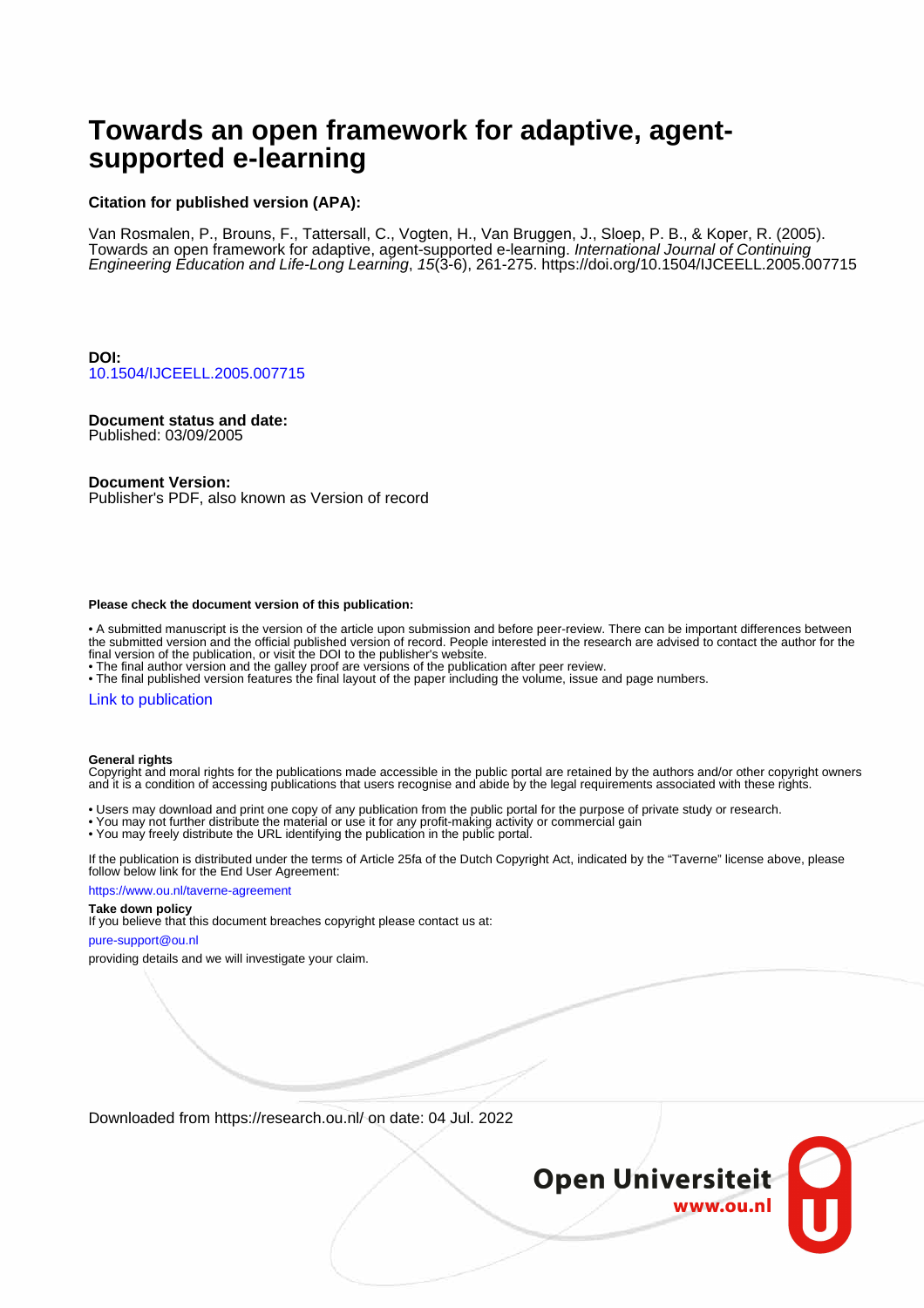## Peter van Rosmalen\*, Francis Brouns, Colin Tattersall, Hubert Vogten, Jan van Bruggen, Peter Sloep and Rob Koper

Educational Technology Expertise Centre (ETEC), Open University of The Netherlands P.O. Box 2960, 6401 DL Heerlen, The Netherlands E-mail: peter.vanrosmalen@ou.nl \*Corresponding author

**Abstract:** E-learners require activities and content based on their preferences and prior knowledge, not merely fully static, page-turning sequences. In this paper we present a framework that integrates and supports two approaches towards adaptation to the learner needs – design *and* runtime adaptation. The framework is based on IMS Learning Design (IMS LD). IMS LD offers a semantic notation to describe an educational scenario in a formal way. At design time a teacher or a design team can create or inspect a learning design model and use it in multiple courses. At runtime a tutor *or* agent, an autonomous piece of software, can interpret a learning design and students' progress and subsequent take action while a course is in progress, e.g. make suggestions to learners. We will discuss the study that lead to the framework, and explain the role of IMS LD and the promising role of agents in adaptive e-learning.

**Keywords:** e-learning; adaptive e-learning systems; learning technology standards; IMS learning design; agent technology.

**Reference** to this paper should be made as follows: van Rosmalen, P., Brouns, F., Tattersall, C., Vogten, H., van Bruggen, J., Sloep, P. and Koper, R. (2005) 'Towards an open framework for adaptive, agent-supported e-learning', *Int. J. Cont. Engineering Education and Lifelong Learning*, Vol. 15, Nos. 3–6, pp.261–275.

**Biographical notes:** Peter van Rosmalen has been active in educational technology since the early 1980s both as Consultant and in a variety of research projects around authoring tools, simulations, computer supported cooperative learning and knowledge management. In 2000 he was Cofounder and Director of a company in e-learning and knowledge management. Since 2003 he has been a Researcher at ETEC. His research focuses on the use of agents in electronic learning environments; in particular, how agents can help tutors to establish effective and efficient learning related interactions without increasing their workload.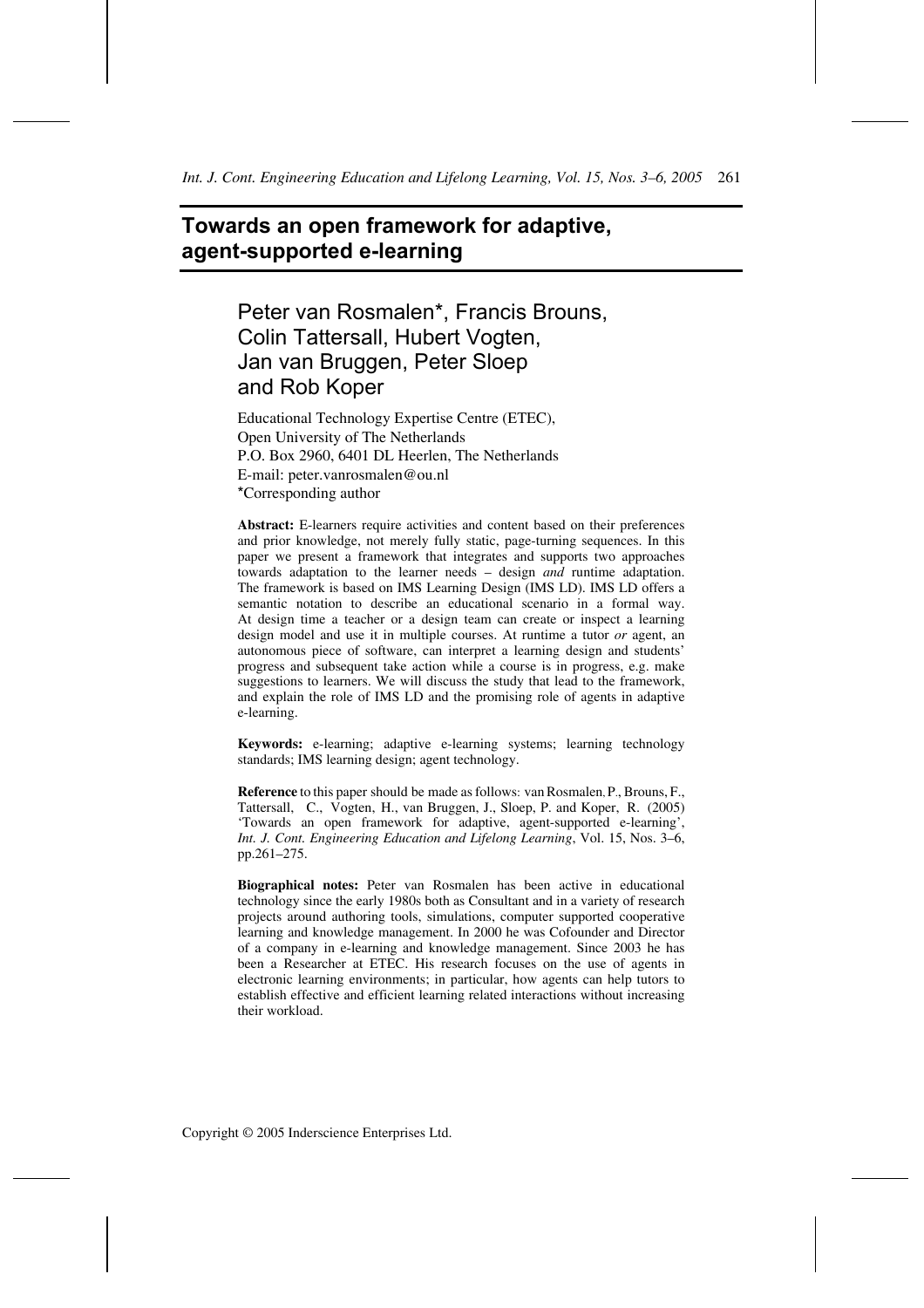Francis Brouns graduated in Biology from Wageningen University and obtained a PhD in Agriculture at the University of Aberdeen. After returning to the Netherlands she worked for an international association for distance learning. After that she moved to the Open University of the Netherlands as ICT Developer. The main activities are in development of innovative e-learning environments, with focus on new educational and ICT technologies, standards, development of the IMS LD specification, and the application of new technologies to create efficient and effective learning environments.

Colin Tattersall studied Computational Science before working on his PhD at the Computer Based Learning Unit at Leeds University. He subsequently moved to The Netherlands to work for the R&D arm of one of the major Dutch telecommunications operators. There, he investigated new technologies in the area of sales and marketing support systems, publishing several papers and participating in technology dissemination and consultancy exercises. In the mid-1990s, he moved into the software industry, working as Product Manager for a company specialising in (XML-based) support systems for knowledge-intensive processes. In mid-2002 he joined The Open University of The Netherlands as an Educational Technologist, where his responsibilities cover work related to innovation in e-learning and learning technology standardisation.

Hubert Vogten studied Informatics before starting working for the Open University of the Netherlands. After an intermezzo of five year working for the EADTU as Staff Member he has been working in the last couple of years for the ETEC R&D department as Senior Developer. For ETEC he was involved in the development of the IMS Learning Design specification and in the development of e-learning environments supporting this specification.

Jan van Bruggen, PhD, is an educational technologist at ETEC. Before joining the Open University of the Netherlands he was with the University of Amsterdam and a company pioneering the use of computers in education. His current interests are in computer-supported collaborative learning, the use of argument visualisation in collaborative problem solving and the application of techniques such as latent semantic analysis in education.

Peter Sloep is a Senior Educational Technologist at ETEC and Lecturer in Educational Functions of ICT at Fontys University of Professional Education, School of Education. He studied Biology at the Free University of Amsterdam (MSc 1978) and received his PhD from the University of Groningen (1983). Since then he has worked at the Open University of The Netherlands, first as a course developer, later to turn his attention to educational technology. His research interest include distributed learning systems, particularly the technical affordances – including specifications for interoperability – and social networks that are conducive to the emergence of a viable learning object economy.

Rob Koper holds a master's degree in Educational Psychology from Tilburg University, the Netherlands, and a doctor's degree in Educational Technology from the Open University of the Netherlands. He was Director of a company for teacher training, before he became the Head of ICT application development (e-learning infrastructures and educational software development) at the Open University of the Netherlands. In that time, he was responsible for the development of all the educational computer applications of the Open University of the Netherlands, including the campus-wide information systems (e.g. StudyNet). Since 1998 he is a full Professor in educational technology, specifically in e-learning technologies. As director of RTD into learning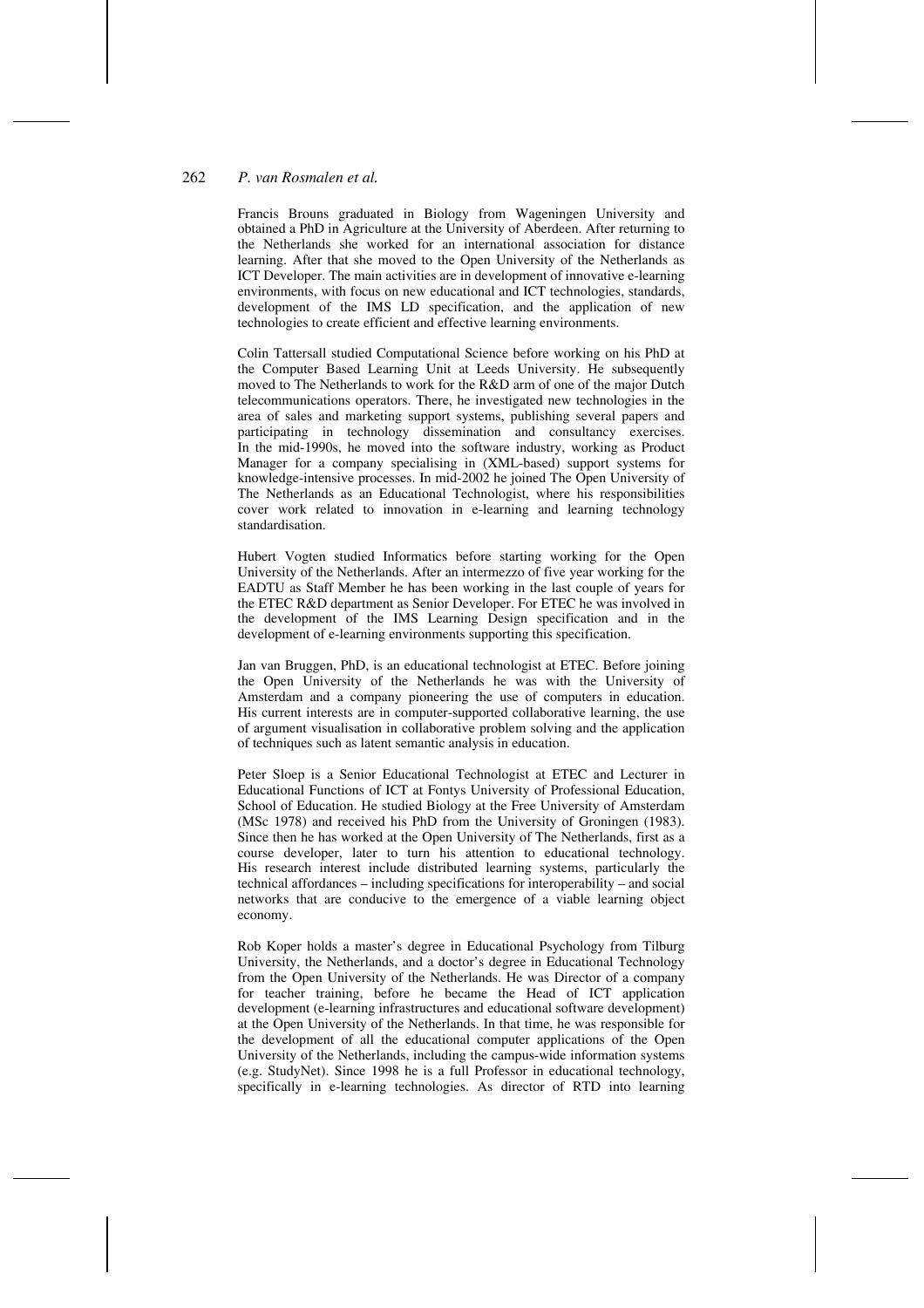technologies he was, among other things, responsible for the development of Educational Modelling Language (the predecessor of IMS Learning Design). His research focuses on self-organised distributed learning networks for lifelong learning, including RTD into software agents, educational semantic web, interoperability specifications and standards.

## **1 Introduction**

Adaptation to a learner's personal interests, characteristics and goals is a key challenge in e-learning. Three decades ago, in the early 1970s, when the use of computers to capture and transfer knowledge began, the first knowledge based tutoring applications appeared in artificial intelligence, a relatively small but influential research area. In contrast to the first generation of computer assisted instruction programmes, which offered simple automated instruction, intelligent tutoring systems (Wenger, 1987) used artificial intelligence approaches to capture and deal with aspects of knowledge. Microworlds were shaped; built in various ways, but in general containing at least a detailed domain or expert model, a personal or student model and a knowledge transfer or instructional model. Persons involved in such a microworld can acquire new knowledge actively or in a guided way. They can immerse themselves in e.g. a device simulation or a programming world and practice their skills, as well as receive feedback depending on their progress. Alternatively, they can be guided through the study domain, while the best fitting chunks of information are presented (according to their knowledge level and the instructional methods applied). The intelligent tutoring systems that have been built to date are qualitatively strong but offer only small chunks of information and knowledge from small-scale worlds and thus have limited applicability. Moreover, in general they were all built from scratch, little or no effort being paid to reusability thus making it difficult to come to a more widespread use.

In this paper we discuss an open framework developed in the aLFanet project that addresses the learners' need for activities and content based on their preferences and equally takes into account the designer's and tutor's need for efficiency. ALFanet aims to develop new methods and services for active and adaptive e-learning. Active means that the learners are involved in applying (new) knowledge or solving problems. Adaptive means that the learners are provided with a learning design that is adapted to their personal characteristics, interests and goals as well as the current context. The project's target is to deliver a tested set of components for e-learning providers that will provide significantly enhanced individual learning, through technologies with adaptive features and approaches.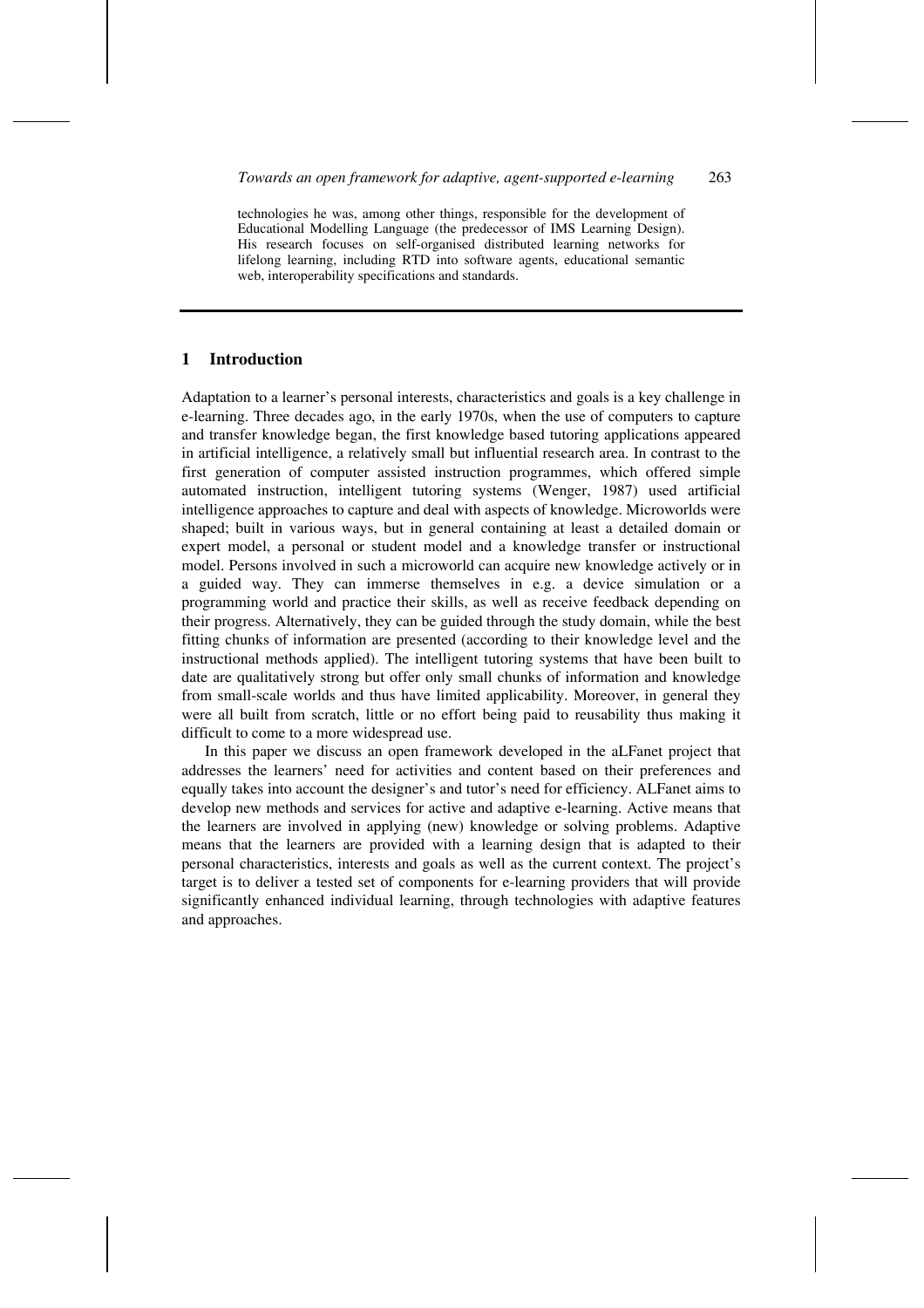

**Figure 1** Relating design and runtime adaptation

Within e-learning currently two approaches to adaptation are common. In the first, dominated by a strong tradition in instructional design, a team produces a detailed design of content, interaction and presentation. Within the design different options may be worked out for different learners based on *user* data, e.g. level, interest or learning style. The options for adaptation are prepared at design time and require limited, if any, interaction of tutors at runtime. The second approach is based on the assumption that author and tutor is one and the same person. The author designs the material. Next at runtime the author, now tutor, adapts the course based on a direct interpretation of *usage*  data, i.e. how well the learners succeed and what questions arise. However, both approaches tend to be (too) expensive because of high development costs or high delivery costs through extensive support.

To enable the design of the framework, a study (Croock et al., 2002) was conducted of tools, technologies and methods that take into account and can support the outlined approaches in an efficient and effective manner. The next two sections give an overview of the results of this study and the most important conclusions. Next, the aLFanet perspective and framework is outlined and the validation of the approach in a first prototype is discussed. The paper closes with conclusions including an overview of further work to be done.

## **2 E-learning platforms and the options for adaptation**

The overall e-learning market in Europe is in a very early stage of development. It is highly fragmented and has a low transparency, showing a wide array of products and services offered by many different types of suppliers. Many tools arose following the promise internet offers to organise learning, teaching and education. Internet should allow for flexibility in delivery but also in learning, in time and place. It should also be easier to differentiate didactical models and scenarios depending on users' preferences. According to Hambrecht (2000) the supply side of the global e-learning market currently comprises approximately 5,000 participants offering every imaginable method of e-learning.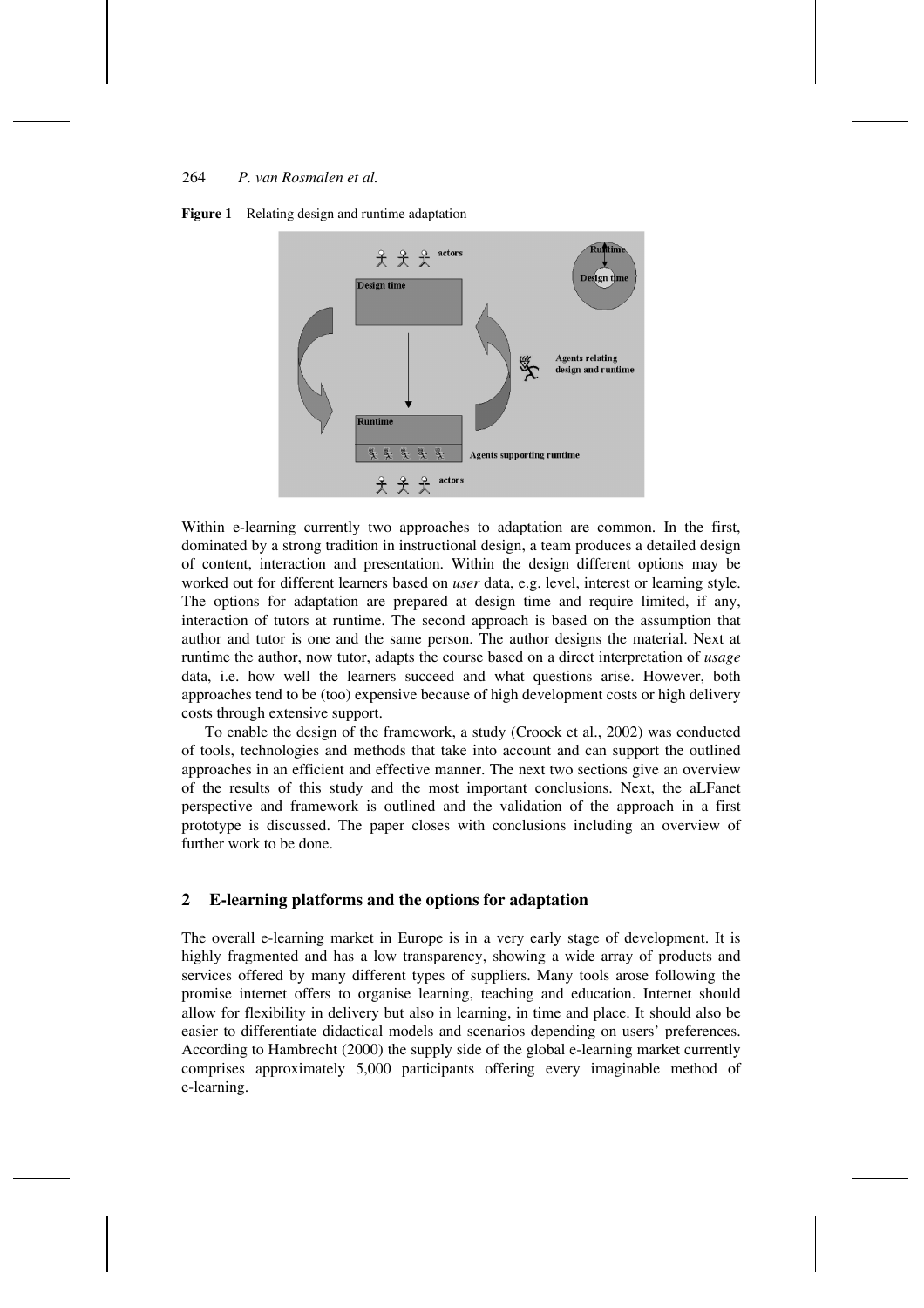In the context of aLFanet only those environments or tools are relevant that consist of at least content delivery and tutoring facilities via internet technologies. They should allow for personalised and active learning. Following Merrill (2000) learning environments are effective if they are problem based and address the first principles of instruction for each phase of the activation-demonstration-application-integration learning cycle, i.e. learning is facilitated when:

- learners are engaged in solving real-world problems
- existing knowledge is activated as a foundation for new knowledge
- the instruction demonstrates what is to be learned rather then merely telling information about what is to be learned
- learners are required to use their new knowledge or skill to solve problems
- learners are encouraged to integrate (transfer) the new knowledge or skill into their everyday life.

It is important to note that Merrill does not see collaboration as a first principle of instruction. In Merrill's view collaboration is only one of many possible ways for implementing first principles. For the aLFanet environment we underline the importance of discussion and interactions with others. Learning is not just on a one-to-one basis with a student and information (Michaelson, 1999).

A review of systems (WebCT, Blackboard, TopClass, Ingenium Docent, etc. (Croock et al., 2002; van der Klink et al., 2002)) commonly used in universities and higher education showed two types of platforms. The first type takes a course as a basis, the second the organisation. Systems that take the course as basis (e.g. WebCT, TopClass) normally do not distinguish between teacher and author (course-developer). In this way they allow the teacher much flexibility but also assume that the teacher will create material. Systems that take the organisation as basis (e.g. Ingenium, Docent) have clearly defined and distinct roles. Content can be developed outside the system. All systems advertise themselves to be innovative and to offer new possibilities. The systems do stress the importance of content, but unfortunately for both types of systems there is hardly any information about which didactical methods and models are used and it is not possible to explicitly express them. As far as adaptation is possible it would require extensive customisation. Most of the systems do support collaborative learning tasks; however they do not allow imposing any specific scenario. They allow collaboration by merely providing the basic tools.

Currently, originating from research, a new generation of systems emerges, e.g. Edubox, that builds on an educational modelling language (Rawlings, 2002). Edubox does not prescribe a learning scenario; instead every scenario can be modelled in EML (Koper, 2001). EML is a formal language that allows a learning design to be described in a way so that automatic processing is possible. EML allows to fully describe the teaching-learning process including integration of the learners' and staff members' activities, integration of resources and services used during learning and support for both single and multiple user models of learning. Every activity or piece of content can be personalised or made available for specific users. EML is accepted as basis for the IMS Learning Design (IMS LD) specification (IMS LD, 2003).

How to prepare a learning design is the main goal of any instructional design process, i.e. to construct a learning environment in order to provide learners with the conditions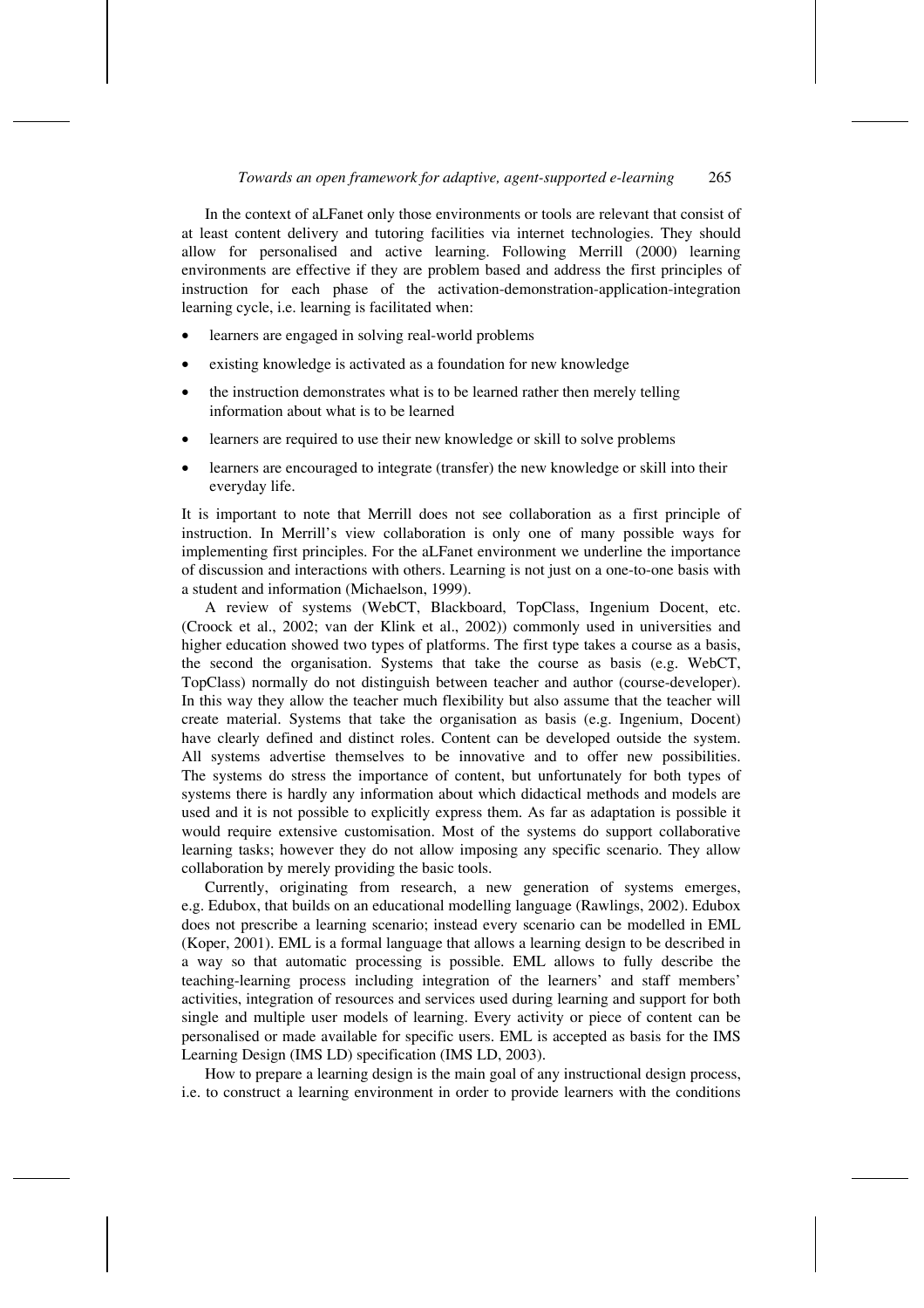that support the desired learning processes. With regard to models that may sustain this process, van Merriënboer (1997) makes a distinction between instructional systems development (ISD) models and instructional design (ID) models. ISD-models have a broad scope and typically divide the instructional design process into five phases:

- analysis
- design
- production
- implementation and/or delivery
- summative evaluation.

In such stage-models, formative evaluation is typically conducted during all phases. ISD-models provide guidelines and directions for performing the activities that form part of each of the phases. ID-models are less broad in scope and focus on the first two phases of ISD-models (i.e., analysis and design). They concentrate on the analysis of a to-be-trained skill in a process of job and task analysis and the conversion into a training strategy, or the design of a learning environment (often taking the form of some kind of blueprint) that is ready for production. If it comes to the analysis of to-be-trained skills and the design of learning environments, ID-models typically provide more specific guidelines and directions than ISD-models.

Despite these more specific guidelines it appears to be difficult to use these ID-models outside the context of specialised teams. Koper (2003) summarises the current practice in the following way. When teachers have to design or plan a lesson or course, there are several ways they can proceed. The majority of teachers employ an implicit design idea based on 'knowledge transmission'. When preparing a lesson or course they think about the content, the potential resources (texts, figures, and tools), the sequence of topics and how to assess the learners. In e-learning practice this results in a sequence of topics with dedicated content without a learning design that can be inspected or processed.

#### **3 Adaptive e-learning systems and technologies**

Web-based adaptive educational systems (AES) are not an entirely new or unique kind of systems. Historically, web-based AES inherit from two earlier kinds of AES: intelligent tutoring systems and adaptive hypermedia systems. Traditionally, the problems addressed in AES were investigated in the area of intelligent tutoring systems (ITS). Intelligent tutoring systems use knowledge about the domain, the student, and about teaching strategies to support flexible individualised learning and tutoring. Adaptivity was one of the goal features of any ITS. Adaptive hypermedia is a much newer research domain. Adaptive hypermedia systems apply different forms of user models to adapt the content and the links of hypermedia pages to the user. Adaptive hypermedia research also includes e.g. information retrieval. However, the most applied examples are hyperspaces of educational material. The goal here is to guide the students through the material and show them the optimal path or the optimal content. This can be achieved in several ways. The most popular use is direct guidance, i.e. they offer the best page given the student's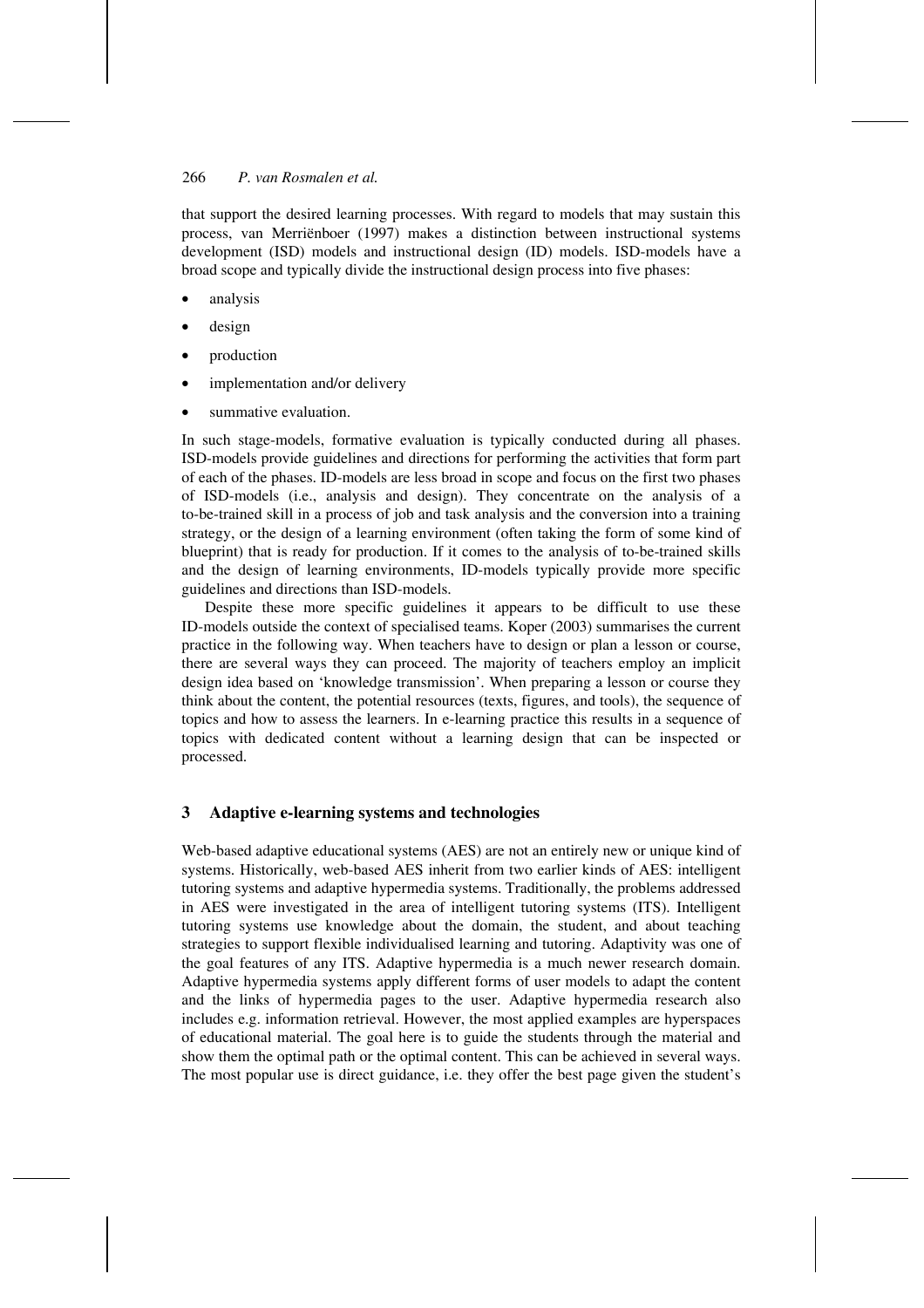current knowledge and learning goal. This is done through adaptive link annotation and hiding (i.e. annotating the most suitable links and disabling a link, if a page is not yet ready to be learned). Brusilovsky (2001) gives an extensive overview of what can be adapted. He describes a taxonomy with two main areas of adaptation i.e. adaptive presentation and adaptive navigation. Adaptive presentation includes text adaptation and multimedia adaptation. Adaptive navigation or link level adaptation includes direct guidance, link hiding, link sorting and link annotation, link generation and finally map adaptation.

Looking at existing examples of AES, three important issues arise, i.e.

- the use of agents
- standards
- the types of user data available in web-based systems and how they are obtained.

#### *Agents*

Web-based technologies (Webber et al., 2001) in conjunction with multi-agent methodology form a new trend in modelling and development of learning environments. Multi-agent methodology has recently appeared as an alternative to conceive distributed learning applications. The main reasons for this are the evolution of multi-agent technology itself and the fact that multi-agent methodology deals well with applications where crucial issues, such as distance, cooperation among different entities and integration of different components of software, are found. Agents have proven to be useful in many different types of applications (Jennings et al., 1998) from e-mail filters to traffic control. Still, researchers do not share the same vision of what agents are. The most common way in which the term agent (Wooldridge and Jennings, 1995) is used is to denote a (usually) software-based computer system with the following properties:

- *autonomy*: agents work by their own and have some kind of control over their actions and internal state
- *social abilit*y: agents interact with other agents (and humans beings) via some kind of *agent-communication language*
- *reactivit*y: agents perceive their environment, (which may be the physical world, a user via a graphical user interface, a collection of other agents, the internet, or all of these combined), and respond in a timely fashion to changes that occur in it
- *pro-activeness*: agents do not simply act in response to their environment; they are able to exhibit goal-directed behaviour by *taking the initiativ*e.

Both weaker and stronger notions of agents are used. For our case it is probably more important to notice that the application of agents in AES not necessarily stops with the taxonomy described for adaptive hypermedia systems. For example Ayala (2003) reports on agents that support the construction of knowledge. WebDL (Boticario et al., 2000) includes agents to guide cooperation and communication among students and with lecturers. The new Learning Technologies Development Programme at the Open University of the Netherlands (Koper and Sloep, 2003) will explore the use of autonomous agents to support tutors and others to perform their tasks more effective and efficiently e.g. by using natural language technology to answer questions (Buchholz and Daelemans, 2001) or assess essays (van Bruggen, 2001).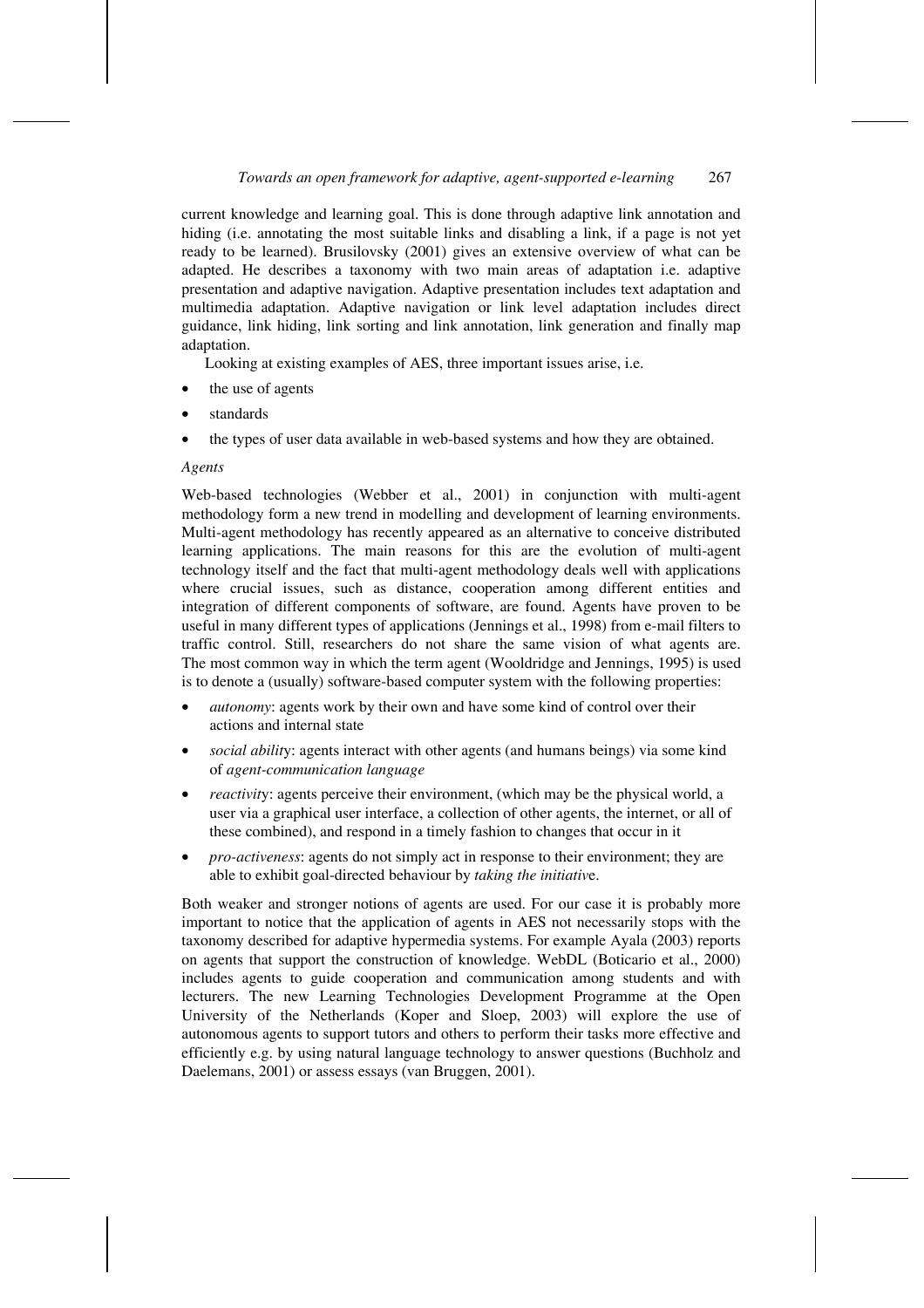#### *Standards*

Starting at the beginning of the 1990s, steps were made to design and develop authoring systems for intelligent tutoring systems (Murray, 1999) and to deal with generic approaches, e.g. how to use a task and domain ontology (Mizoguchi et al., 1996) to support reusable components and how to use agent architectures, which enable agents (e.g. a learner modelling agent (Paiva, 1996)) to be reused in different settings. Similarly for aLFanet, to enable an *open* framework, it is important to build upon existing standards. Current learning technology standards only allow for simple ordering and sequencing of resources (e.g. SCORM, IMS Content Packaging, and IMS Simple Sequencing (van Es, 2003)).

Only IMS LD adds to this the ability to integrate learning designs (instructional designs) to enable more advanced e-learning applications, e.g. to model competency based education, portfolios, collaborative learning and personalisation. It is a semantic specification, based on a pedagogical meta-model, which describes the structure and processes in a unit of learning. It aggregates learning objects with learning objectives, prerequisites, learning activities, teaching activities and learning services in a workflow (or better learning flow), which itself is modelled according to a certain learning design. IMS LD can be used to prepare a design and to communicate it between the different actors, teachers and agents, in the framework.

This does not necessarily imply that an actor's internal reasoning deals with IMS LD. Suppose we have an actor that can assess an essay. The actor will only want to communicate about information on the activity that imposes the essay and the learner associated with it. The assessment itself will be based on the actor's internal knowledge. The actor could be a domain expert as well as a software agent applying text data mining algorithms.

## *User data*

Originally adaptation would take place on user data e.g. goals, tasks, background, experience, preferences combined with their progress. However, based on the characteristics of the web user modelling is extended with data about the interaction with a system by monitoring the actual behaviour. A well-known example of this approach is the Amazon bookshop. It is based on a data mining technique called nearest neighbourhood or affinity grouping or clustering. Once customers are registered, a profile is composed of their interests and their behaviour i.e. the actual books ordered. The profiles are compared and clustered. The purpose of this is to give an individual advice to each customer, i.e. an advice to have a look at books that have been ordered by people with similar interests. This approach uses little knowledge about the topic involved; to a large extend it relies on the actual shopping behaviour of the customers. A wide range of possible tasks, each relying on different kinds of machine learning techniques (see (Meij, 2002) for an overview of techniques), exists that automatically can contribute to an e-learning environment: e.g. grouping of users in collaboration subgroups or identifying students who progress through their learning differently from their peer group members.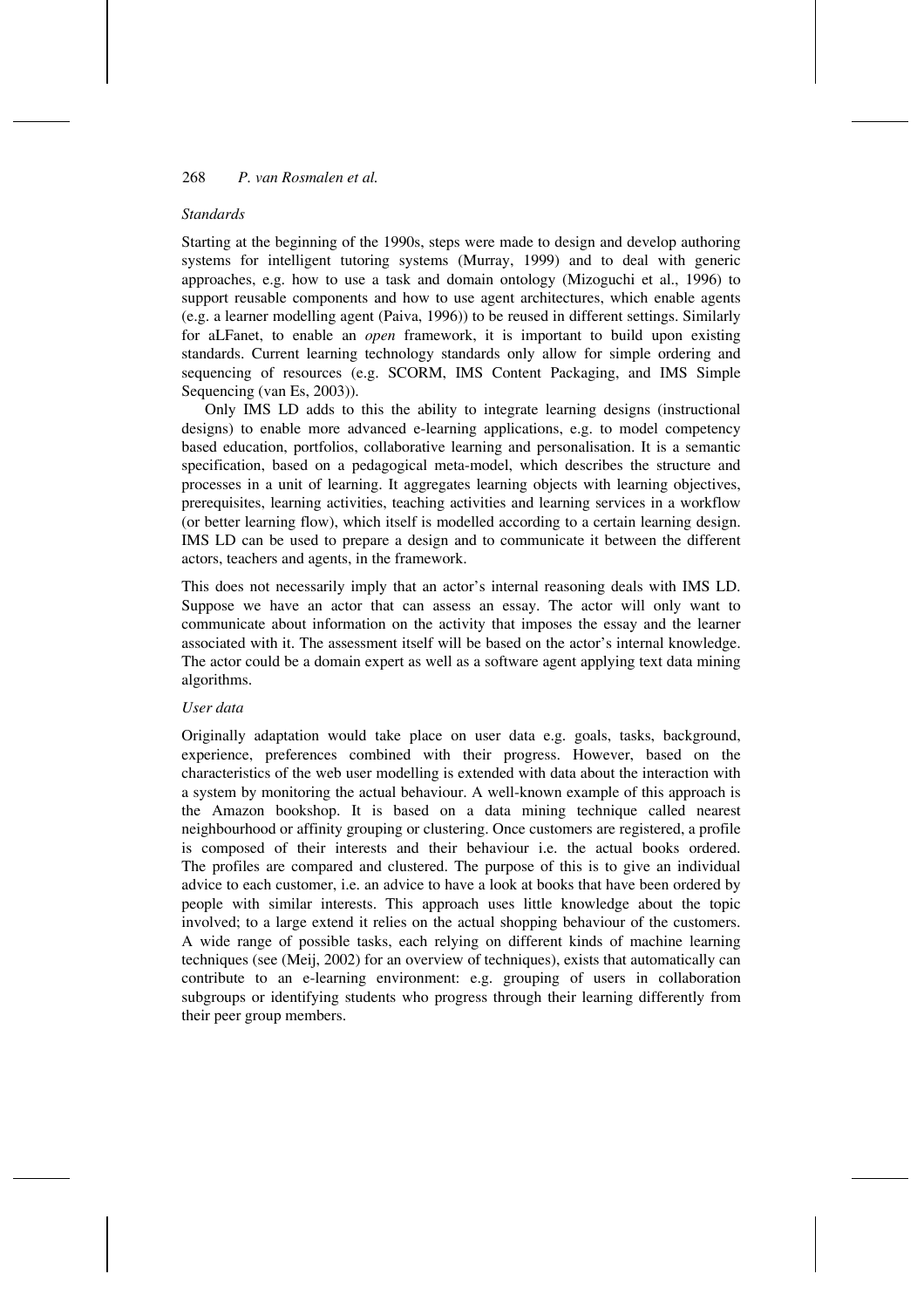## **4 ALFanet perspective and architecture**

In the introduction we started to formulate the aim of aLFanet, i.e. to develop new methods and services for active and adaptive e-learning. Next, we gave an overview of tools, technologies and methods in the context of the framework. In this section we look into detail how the main requirements of the framework are fulfilled, we will discuss how we used an early prototype to check the validity of the approach and finally we will introduce the framework itself and the experiments planned.

The requirements of the framework can be summarised into three main categories, i.e. to which extent the framework:

- supports active and adaptive e-learning
- is open both with regard to the use of different types of learning models and to new components, e.g. agents
- supports the user in an efficient way.

*Active and adaptive learning.* The commonly used e-learning systems hardly offer any information about which didactical methods and models they use nor is it possible to explicitly express them. IMS LD offers the possibility to explicitly define the pedagogical model. Learners can be provided with a learning design that is adapted to their personal characteristics, interests and goals as well as the current context. Obviously, this requires that the framework includes the required services to execute a design, e.g. facilities for collaborative learning tasks. A learning design approach does not imply that everything can (or should) be foreseen. During the actual learning process a lot of unforeseen events can take place or specific support can be demanded. However, an explicit learning design makes it possible to interconnect the actions proposed following the results of the automatic monitoring of the learning behaviour and the specific support actions anticipated.

*Openness*. Open in this context we defined in two meanings. First of all the system should make it possible to express any kind of learning design and to execute it. As discussed earlier IMS LD should be capable of expressing this diversity. A successful execution will depend – as mentioned above – on the services integrated. Secondly, it should be possible to integrate new components, services and agents. Adding a new, general service at the design level is relatively straightforward. IMS LD functions as a high level wrapper to the service. At runtime it is mainly a technical issue, which we will discuss later in this paragraph. Adding agents to it is more complex. Agents perform a certain task, that has to be allocated and coordinated and agents may need to communicate on the context of their task. This is achieved in the following manner. First, a task can be allocated by modelling the agent as a staff role and assigning the task to the staff role. Next, IMS LD can be used to coordinate its functioning by defining the appropriate conditions at the concerning level, i.e. activity, act or unit of learning (cf. Figure 2 and (IMS LD, 2003)). Finally, the agent can query or parse a learning design for the required information, because a learning design can be read both at a semantic and a machine interpretable level. For example it can ask information on the current activity for a selected learner and its system log and subsequently compare the design with the actual results and report or give an advice on this. Openness at the technical level is striven for by using Java and a J2EE environment, allowing multi-platform applications, for the current implementation of the system and services. This does not preclude any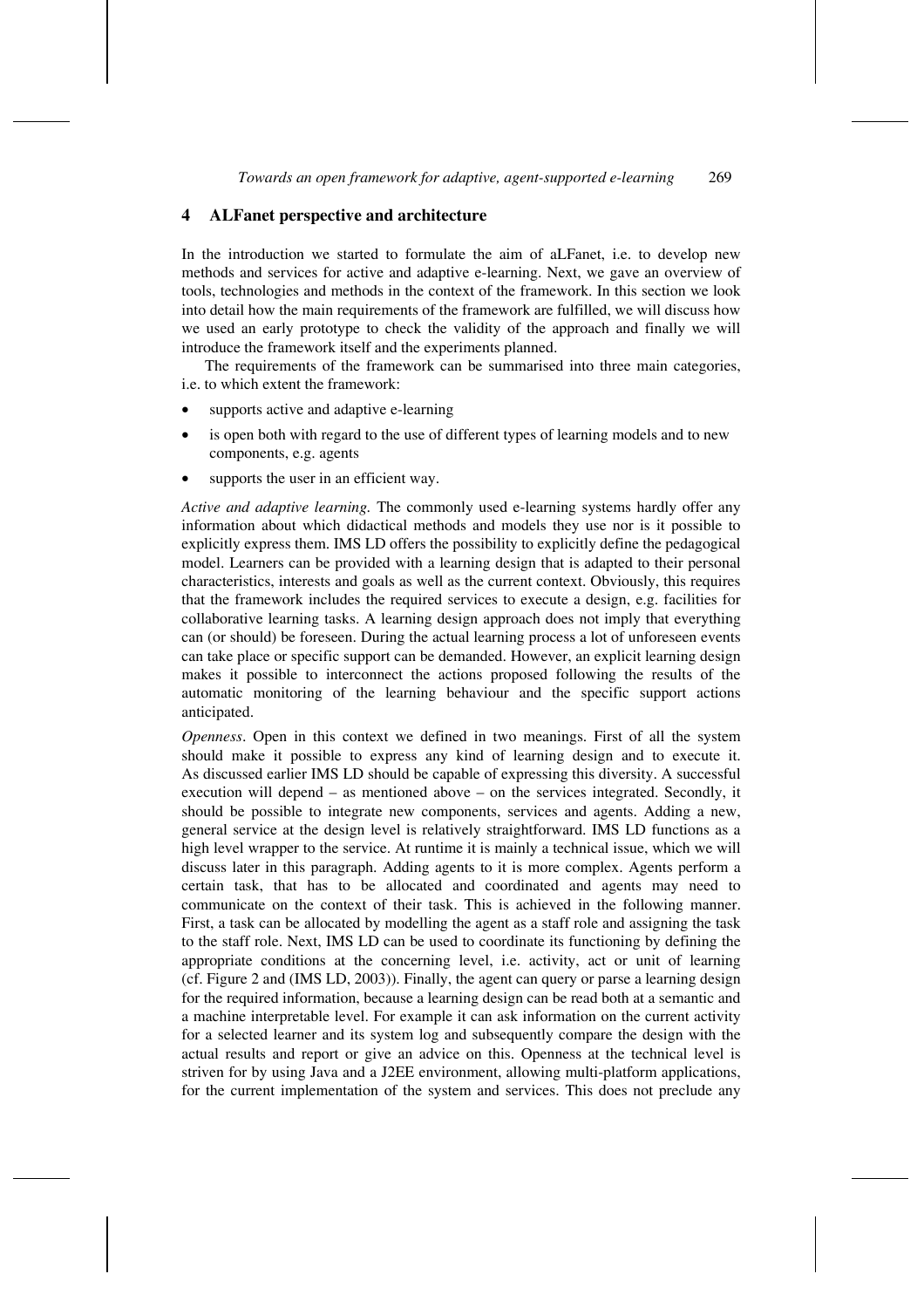other type of technology, which can be added by the inclusion and configuration of new service interfaces.

**Figure 2** A schematic overview of a unit of learning in IMS LD

| method<br>$\blacktriangleright$ Act 2<br>Act 1<br>Role-part 1<br>Role-part 2<br>Role-part 4<br>Role-part 5 | play<br>$\blacktriangleright$ Act 3  | $\blacktriangleright$ Act 5<br>$\blacktriangleright$ Act 4  |  |  |  |  |
|------------------------------------------------------------------------------------------------------------|--------------------------------------|-------------------------------------------------------------|--|--|--|--|
| Role<br>components                                                                                         | Activity<br>Activity-<br>Description | <b>Fnvironment</b><br>Learning objects<br>Learning services |  |  |  |  |
|                                                                                                            |                                      |                                                             |  |  |  |  |

*Source*: Drawing from (Olivier, 2003)

*Efficiency*. IMS LD enables the use of templates for and examples of different learning scenarios without the need for course developers or teachers to design them themselves. This facilitates the enhancement and promotion of (advanced) ID-models. During the actual course a tutor will be active to support the students. The role of the tutor is specified with IMS LD. In addition the tutor may want to intervene if unforeseen events occur. This will be easier in the case of an explicit and therewith inspectable design. Finally, because also agents can interpret the learning design they can be incorporated for many different types of tasks to support the tutor directly or indirectly by helping the learner.

### **5 Validation: a first prototype to validate the approach**

The assumption underlying the use of IMS LD is that it can be used to represent learning scenarios in a way that both tutors and agents can operate on it. To validate the idea behind this approach a minimal learning scenario (cf. Box 1 and Table 1) was designed, which involved the active participation of a tutor and two agents.

#### **Box 1** The narrative for the validation

*Narrative*: In a course in Political Sciences students get – as soon as they have answered a number of questions – the task to read and comment upon a paper:

- An agent that continuously monitors the student interactions assesses the level of the student. The agent triggers itself to finalise the assessment as soon as a set of questions is answered that is sufficient to determine the level. The agent notifies a tutor of the outcome of the assessment.
- As soon as the student level is known, the tutor decides on which topic the student should focus first.
- However, the actual material to study is selected by an agent that uses an external paper database to select the best fitting paper. As soon as the selection is made the agent notifies the student.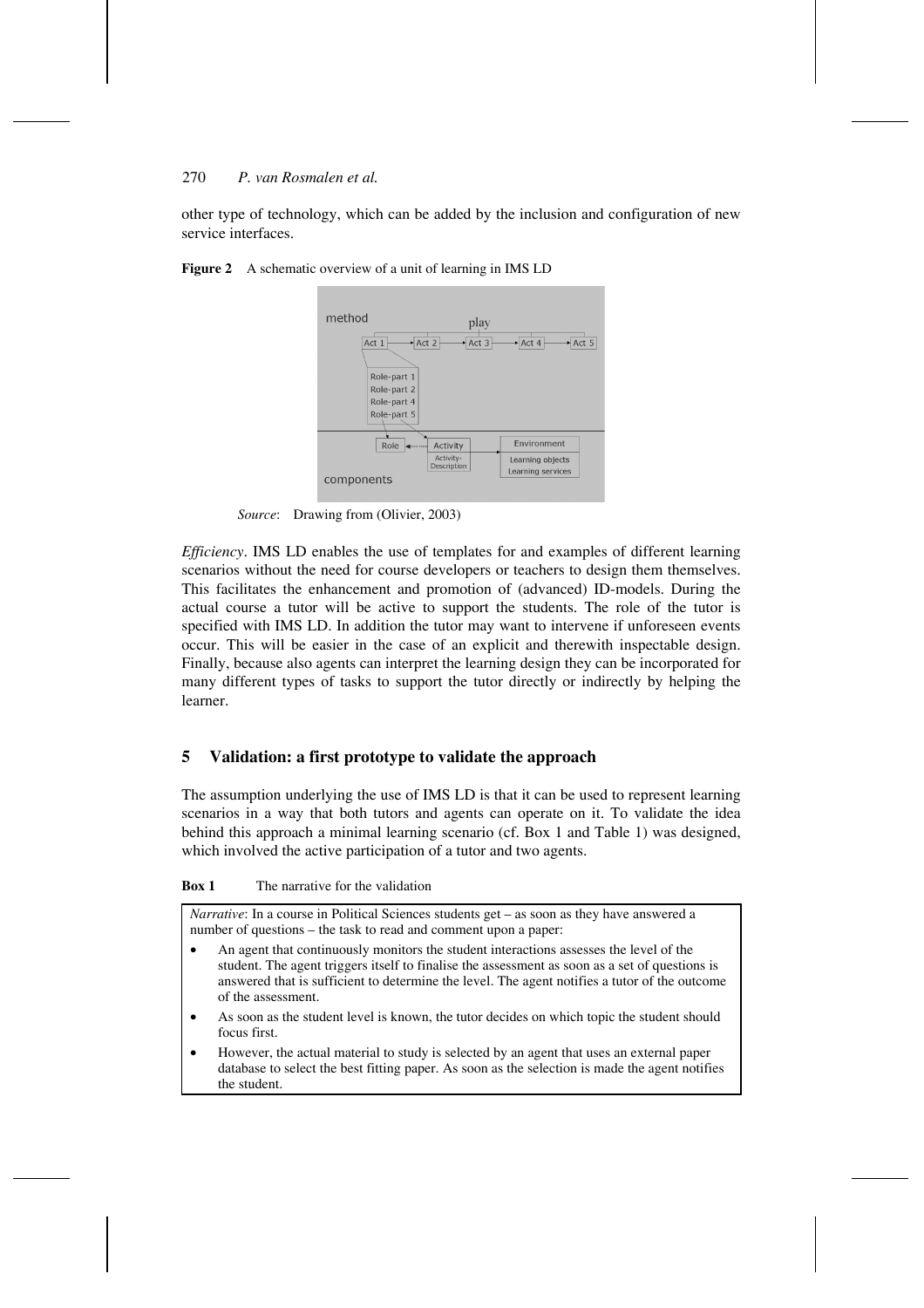| Method: Agents supported education |                                                                     |                                                                   |                                    |  |
|------------------------------------|---------------------------------------------------------------------|-------------------------------------------------------------------|------------------------------------|--|
| Play $1$ :                         | Activity 1                                                          | Role 1: student                                                   | Read and answer a set of questions |  |
| Activity 2                         |                                                                     | Role 2: staff $-$ agent to score                                  | Monitor the assessment             |  |
|                                    | assessment                                                          | Score the assessment                                              |                                    |  |
|                                    |                                                                     | Notify the tutor                                                  |                                    |  |
|                                    | Activity 3                                                          | Role 3: staff tutor                                               | Select topic area for student      |  |
| Activity 4                         | Role 4: staff – agent to select a<br>resource from a paper database | Monitor                                                           |                                    |  |
|                                    |                                                                     | Select a paper for the paper<br>database based on (level, topic)  |                                    |  |
|                                    |                                                                     | Notify the student                                                |                                    |  |
|                                    | Activity 5                                                          | Role 1: student read the<br>introduction and the advised<br>paper | Read the paper                     |  |

**Table 1** The main design of the unit of learning

IMS LD is not explicit on how agents should be integrated; in our case it was chosen to model the agents as a staff role. The agents communicated with the other actors by sending a notification when they were finished. The resulting unit of learning was successfully executed in the e-learning environment Edubox to which two dedicated agents had been added.

## **6 The framework**

After the initial validation a final architecture has been worked out. The following diagram shows the aLFanet framework, the technical architecture and the way in which IMS LD is positioned.





Authors use the authoring tool to create new IMS LD compliant courses, from scratch or based upon existing learning scenarios. After publication this results in a personalised unit of learning and a set of properties to capture the dynamic data related to the learner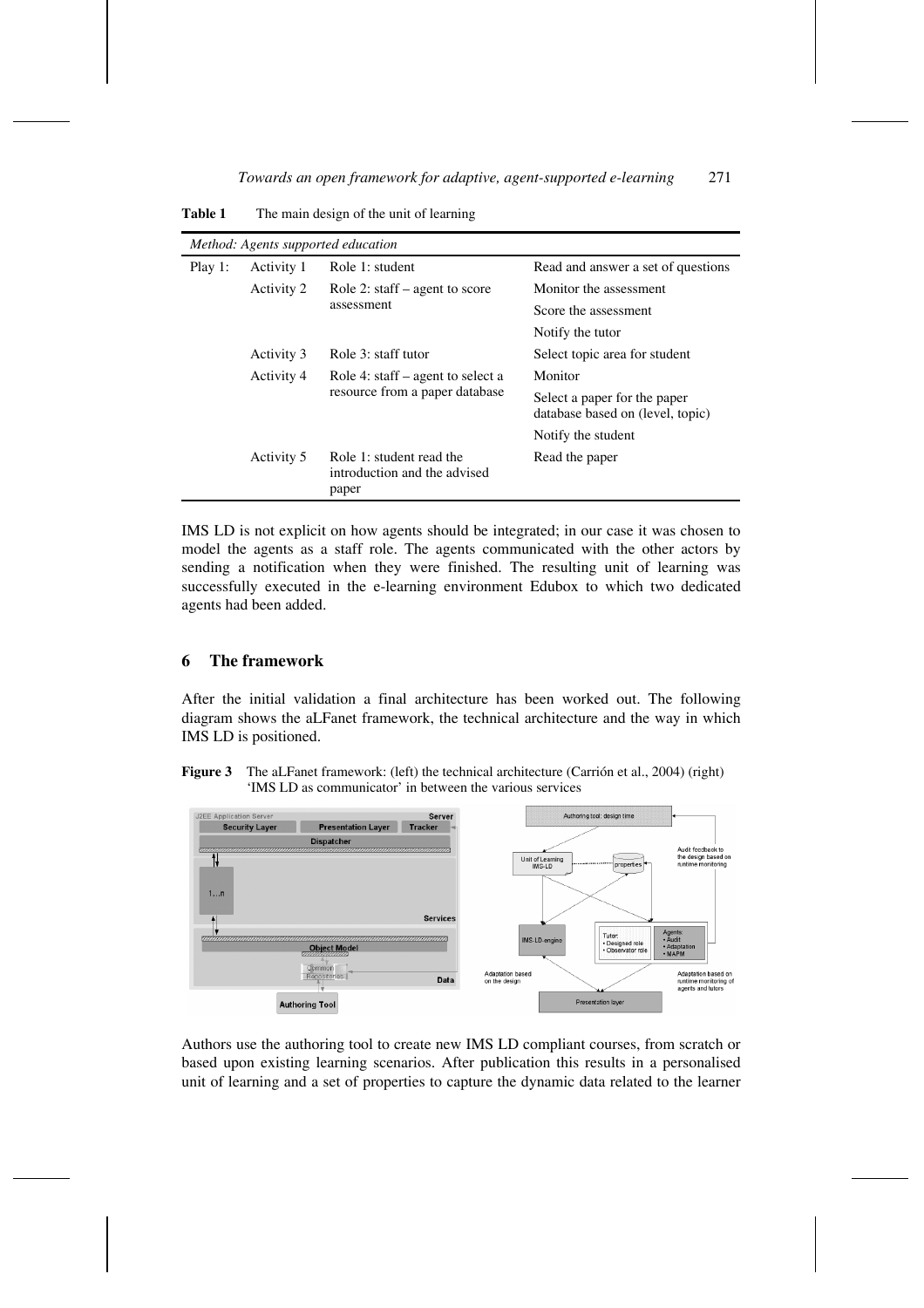and the unit of learning. The IMS LD engine processes this into a learning scenario that can be presented and executed, i.e. with the required services activated. An Interaction Module will offer the facilities for the common collaborative tasks. The Learning Adaptation Module (LAM) provides the personalised guidance to the learner. For this purpose it uses different agents applying a suitable combination of machine learning algorithms to analyse the data gathered from the user interactions. Additionally, the MAPM module will offer support depending on the instructional model applied. As a consequence the tutor should benefit from a reduction of workload since the system will take over tasks. The Audit module will supply reports including an analysis of the difference between the design and the actual learning process. This will help the author to adapt their design if required. The agents – LAM, MAPM and Audit – and the tutor can if required for their tasks query the design or the properties.

The architecture is a three layer composition where:

- The *Server* layer is in charge of the user front-end, managing the application security, showing user interface and tracing user interactions.
- The *Services* layer is a group of services, which provide the application functionality and main logic. It is open to include new (types of) services.
- The *Data* layer comprises the data management and storage.

The *Authoring Tool* is an independent component that allows the user (authors and editors) to create the courses.

The architecture offers an open framework in order to allow the integration of any kind of services, both in the first development and for future services. At first it will start the integration of the core modules i.e. the Interaction Module and the IMS LD engine, followed by the Learning Adaptation Module and the Audit Module.

Figure 4 gives a first impression of the interface as it is currently being developed. Two parts are of interest. The first is 'recommendations'. It contains both the suggestions automatically created by the system and those provided by the tutor for the learner. The second one is 'roles' identifying the role the learner has within the current context; if appropriate the learner can switch to another role.

**Figure 4** A screen shot of the interface

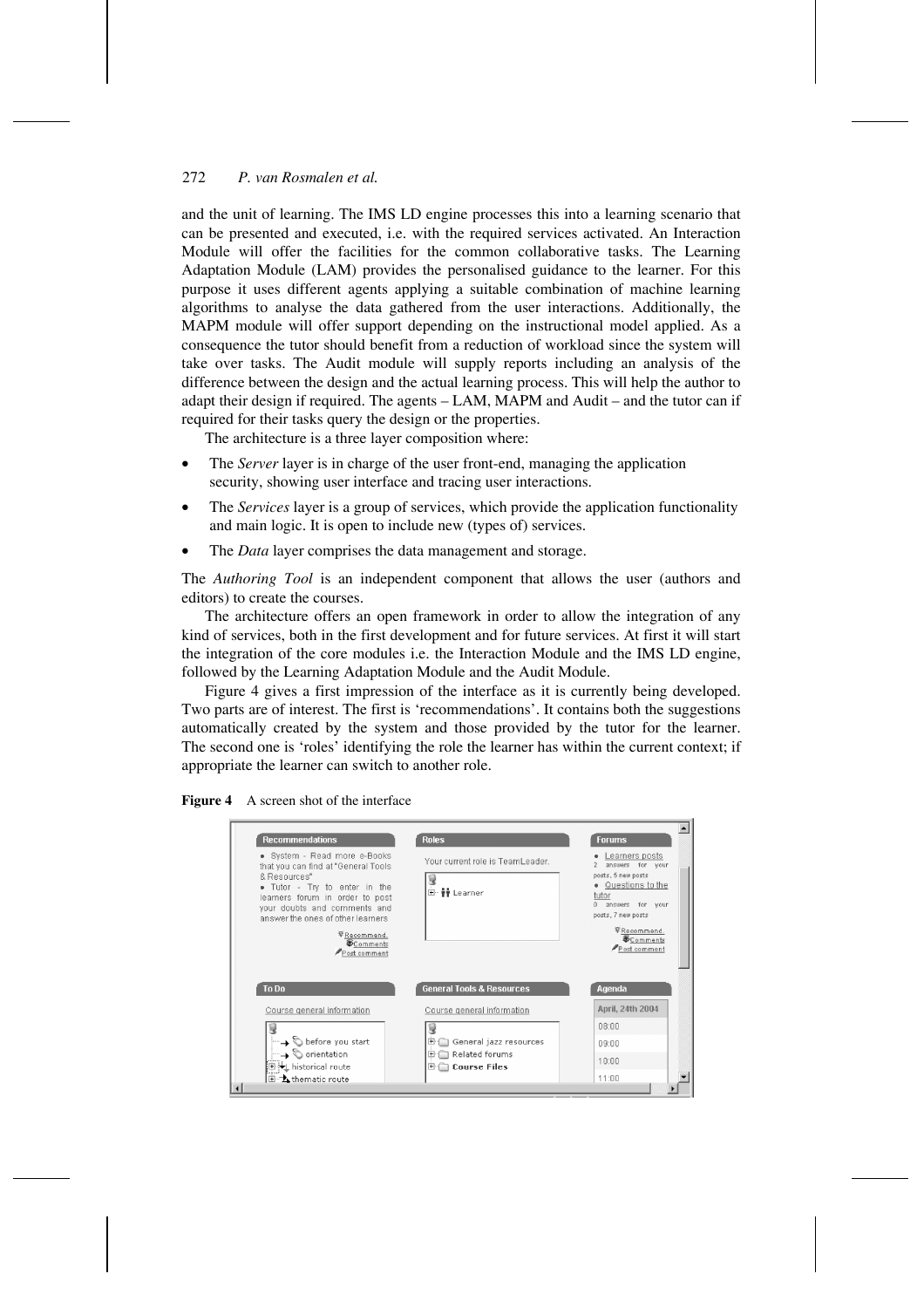The actual system will be built in three steps. The first prototype will contain the authoring tool, the IMS LD engine and the Interaction Module and a first proof of concepts of the agents' modules (start of 2004). The second prototype will integrate the agents (mid-2004). The 'final' system will elaborate on the second prototype and address any technical issues pending. At each step a validation round is included with students from different backgrounds, company, private and university students, and in different domains, internet technology, language and waste management. The validation will mainly focus on authors, tutors and students and include a full cycle from course development, to actual use, to a course update.

## **7 Conclusions**

The objective of this paper was to outline a framework for an e-learning environment that integrates new methods and services for active and adaptive e-learning. The proposed framework is based upon IMS LD. With IMS LD it should be possible to describe any design in a formal way. IMS LD will be used to communicate between the different actors, tutors and agents, in the framework. Additionally we introduced the first set of modules and agents that will populate the framework.

The first 'proof of concepts' of the approach was giving in a mock-up prototype. Obviously, the validation results of the real experiments will have to look into more detail whether the approach taken is successful. This will include questions on the usability of the approach but also the functional level e.g.:

- what types of interventions (and when) will be appreciated by the learner
- whether the planned cooperation between humans and agents is successful and efficient
- to which extent authors can successfully use IMS LD
- whether IMS LD is sufficient to enable and structure the communication between the different actors.

At a later stage with the introduction of new modules and agents, it will be possible to validate the claim of openness for new components of the framework. For this it will be important to continue the analysis in which tasks agents can be of use and which techniques should be explored to enable them.

## **Acknowledgements**

The authors thank their colleagues at SAGE, UNED, EDP, KLETT, ACE-CASE and OUNL for their contributions to the deliverables in the aLFanet project upon which this paper builds. The authors' efforts were partly funded by the European Commission in aLFanet (IST-2001-33288). For more information see http://alfanet.ia.uned.es or http://www.learningnetworks.org. Finally, the authors wish to thank the management and staff of the Schloss Dagstuhl International Conference and Research Center for Computer Science for providing a pleasant, stimulating and well-organised environment for the writing of this paper.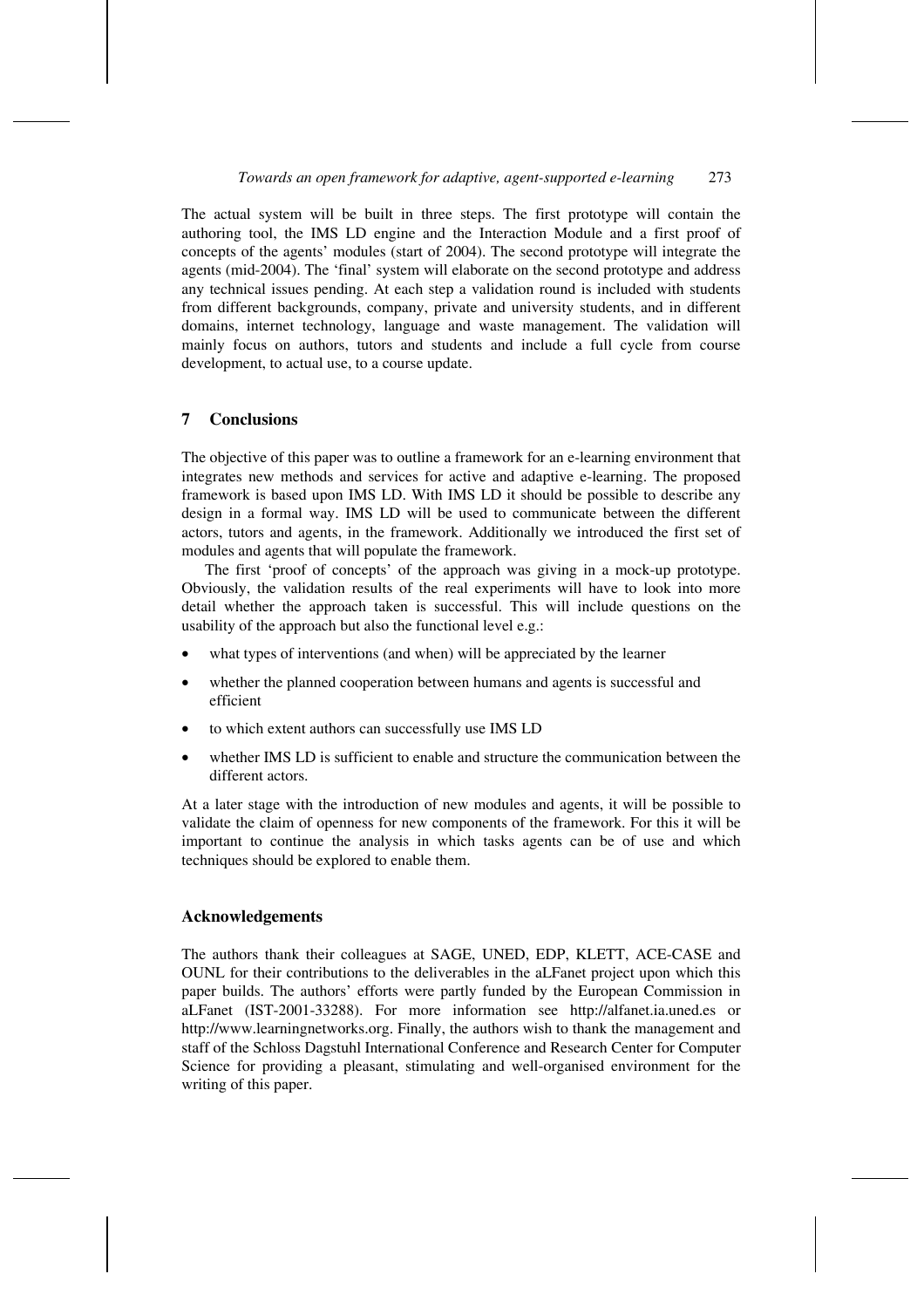#### **References**

- Ayala, G. (2003) 'Towards lifelong learning environments: agents supporting the collaborative construction of knowledge in virtual communities', in Wasson, B., Ludvigsen, S. and Hoppe, U. (Eds.): *Designing for Change*, pp.141–149.
- Boticario, J.G., Gaudioso, E. and Hernandez, F. (2000) 'Adaptive navigation support and adaptive collaboration support in WebDL', *Proceedings of the International Conference on Adaptive Hypermedia and Adaptive Web-based Systems, Number 1892 in Lecture Notes in Computer Science (LNCS)*, Trento, Italy, August 2000, Springer Verlag, pp.51–61.
- Brusilovsky, P. (2001) 'Adaptive hypermedia', *User Modelling and User-Adapted Interaction*, Vol. 11, pp.87–110.
- Buchholz, S. and Daelemans, W. (2001) 'Complex answers: a case study using a www question answering system', *Natural Language Engineering*, Vol. 7, No. 4, pp.301–323.
- Carrión, M.J., Fuentes, C., Rodrigo, M., Barrera, C., Catalina, C., Gaudioso, E., Boticario, J.G., Rodríguez, A., Santos, O., Martens, H., Mofers, F., Passier, H., Stoyanov, S., Vogten, H. and De Abreu, R.C. (2004) *General System Architecture & Design*, ALFanet/ IST-2001-33288 Deliverable D21, SAGE, Madrid.
- Croock, M., Mofers, F., van Veen, M., van Rosmalen, P., Brouns, F., Boticario, J., Barrera, C., Santos, O., Ayala, A., Gaudioso, E., Hernández, F., Arana, C. and Trueba, I. (2002) *State-of-the-Art*, ALFanet/IST-2001-33288 Deliverable D12, Open Universiteit Nederland, Heerlen, http://learningnetworks.org/downloads/alfanet-d12-state-of-the-art.pdf
- Hambrecht & CO. (2000) *Corporate eLearning: Exploring A New Frontier*, March, http:// www.internettime.com/itimegroup/articles/hambrecht.pdf
- IMS LD (2003) *IMS Learning Design*, Information Model, Best Practice and Implementation Guide, Binding document, Schemas, http://www.imsglobal.org/learningdesign/index.cfm
- Jennings, N.R., Sycara, K. and Wooldridge, M. (1998) 'A roadmap of agent research and development', *Autonomous Agents and Multi-Agent Systems*, Vol. 1, pp.7–38.
- Koper, E.J.R. (2001) *Modelling Units of Study from a Pedagogical Perspective: the Pedagogical Metamodel behind EML*, Open Universiteit Nederland, Heerlen, http://eml.ou.nl/ introduction/docs/ped-metamodel.pdf
- Koper, E.J.R. (2003) 'Combining reusable learning resources and services to pedagogical purposeful units of learning', in Littlejohn, A. (Ed.): *Reusing Online Resources*: *A Sustainable Approach to eLearning*, Kogan Page, London, pp. 46–59.
- Koper, E.J.R. and Sloep, P. (2003) *Learning Networks: Connecting people, Organizations, Autonomous Agents and Learning Resources to Establish the Emergence of Effective Lifelong Learning* (OTEC RTD Programme Plan 2003–2008), Open Universiteit Nederland, Heerlen.
- Meij, J. (Ed.) (2002) *Dealing with the Data Flood*, STT/Beweton, The Hague.
- Merrill, M.D. (2000) 'First principles of instruction', Paper presented at the *International Conference of the Association for Educational Communications and Technology (AECT)*, October, Denver, CO.
- Michaelson, R. (1999) 'Web-based group work', *Proceedings of the 10th Annual CTI-AFM Conference*, August, CTI-AFM Publications, East Anglia, pp.58–64.
- Mizoguchi, R., Sinitsa, K. and Ikeda, M. (1996) 'Task ontology design for intelligent educational/training systems', *Position Paper for ITS '96 Workshop on Architectures and Methods for Designing Cost-Effective and Reusable ITS's*. Montreal. http:// advlearn.lrdc.pitt.edu/its-arch/papers/mizoguchi.html
- Murray, T. (1999) 'Authoring intelligent tutoring systems: an analysis of the state of the art', *International Journal of Artificial Intelligence in Education*, Vol. 10, pp.98–129, http://www.cs.umass.edu/%7Etmurray/papers/ATSummary/AuthTools.html
- Olivier, B. (2003) *From EML to LD*, Presentation at CETIS Learning Design Workshop, Glasgow, October 2003, http://www.cetis.ac.uk/members/pedagogy/files/LDworkshopOCT/ FromEMLtoLD\_BO.